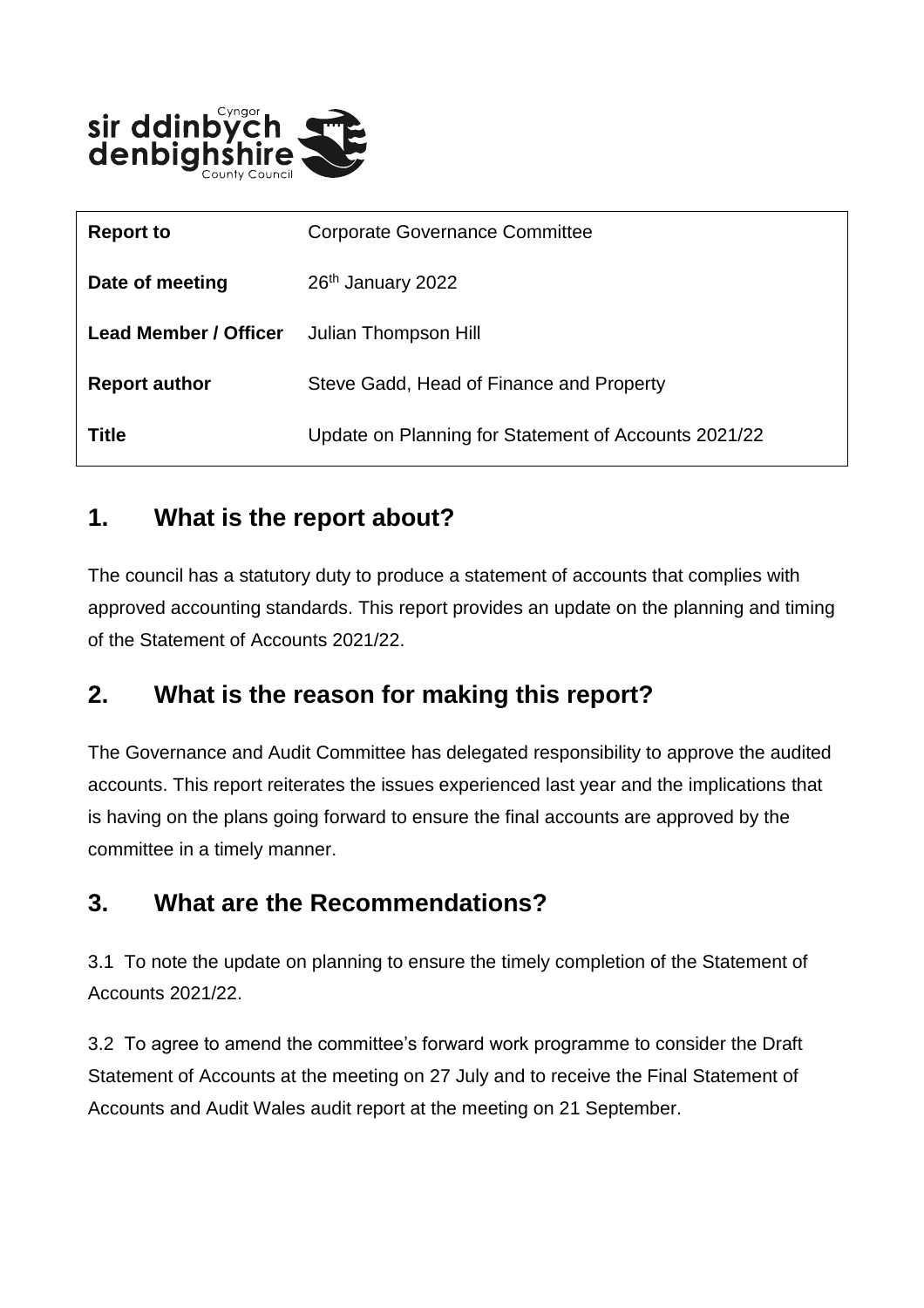### **4. Report details**

Last year the Welsh Government again issued guidance that due to the ongoing impact of Covid the statutory deadlines for the completion of the Draft and Audited accounts would be extended as set out in the table below. DCC took the early decision to issue a notice to say that we would not be aiming for the statutory early deadline but would achieve the revised deadlines. This decision was taken in consultation with AW and informed by their assessment of their ability to complete the required audit work. We recognised that this would be a challenging year for all concerned to ensure all the information was available on time.

| <b>Item</b>                          | <b>Statutory Deadline</b> | <b>Extended Deadline</b> |
|--------------------------------------|---------------------------|--------------------------|
| <b>Draft Statement of Accounts</b>   | 31 May 2021               | 31 August 2021           |
| <b>Audited Statement of Accounts</b> | 31 July 2021              | 30 November 2021         |

We worked closely with Audit Wales and other DCC services to reach a position where we were able to present a final set of accounts to the November meeting. However it was stressed at that meeting the impact of the delay on the work of the finance team:

- Firstly, the delay has meant that we have not had time to correct misstatements that we would normally have – these corrections will be made for next year's accounts.
- Secondly, in a usual year the focus and energy of the Capital and Technical team from September turn to strategic capital planning, budget setting, addressing Internal Audit recommendations and planning for next year's closure of accounts processes. All these activities have been put on hold for 3 additional months and will have an impact on service delivery going forwards.

It was also promised at that meeting that we would bring a report to this meeting to set out our plans for ensuring that the 2021/22 Statement of Accounts are completed in a timely fashion. Planning meetings have been held in December both internally and with Audit Wales. Those discussions have led to the proposal that we make an early decision that we will not be able to meet the Statutory Deadlines of 31 May and 31 July (which we have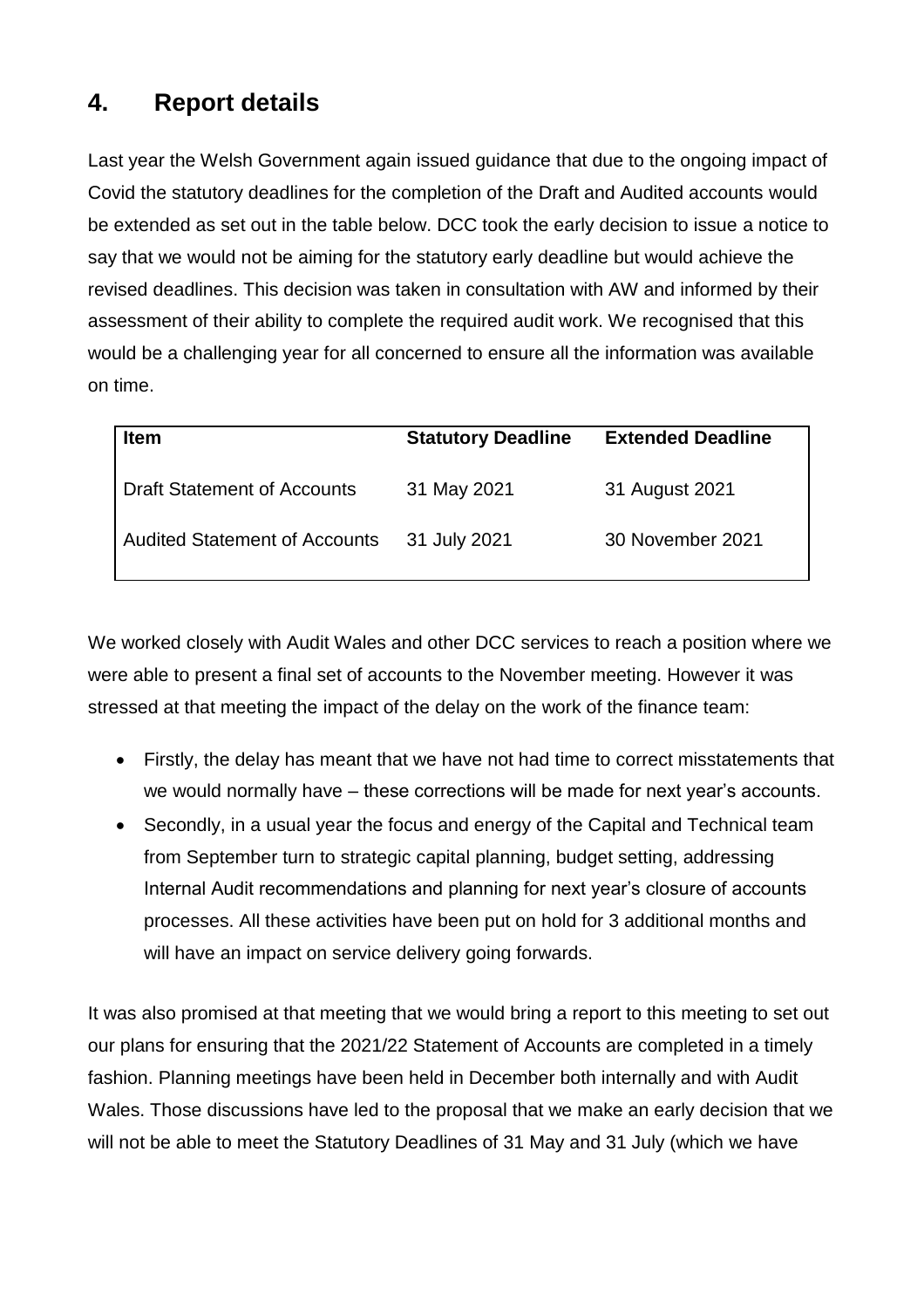never yet met) but that we will endeavour to ensure that we consolidate processes and aim to meet the traditional deadlines as set out in the table below:

| Wednesday 15 June      | Draft Single entity accounts completed                 |
|------------------------|--------------------------------------------------------|
| Friday 24 June         | Draft Group accounts ready for signature               |
| Wednesday 27 July      | Draft Accounts to Governance & Audit Committee         |
| Wednesday 21 September | Audited Final Accounts to Governance & Audit Committee |

Unless the formal regulations change we will again need to issue a notice nearer the time to set out the proposed timetable and explain the reasons for not meeting the statutory deadlines. The main reasons are:

- The extended delay to completing the work on the 2020/21 Statement of Accounts has impacted the ability to plan and make further improvements to processes to allow us to honestly plan for completion of Draft Account by 31 May
- Discussions with Audit Wales have indicated that, even if that was a possibility, it is very unlikely that they would have resources available to ensure that a final audited set of accounts would be complete for presentation at the July meeting of this committee

As noted above this position has been discussed and agreed with Audit Wales.

# **5. How does the decision contribute to the Corporate Priorities?**

The publication of the Statement of Accounts underpins the financial stewardship and governance of the council and therefore supports all council services and priorities.

### **6. What will it cost and how will it affect other services?**

There are no additional cost implications as a result of this report.

# **7. What are the main conclusions of the Well-being Impact Assessment?**

It is the professional judgement of the Section 151 Officer that a Well-being Impact Assessment is not required for this report.